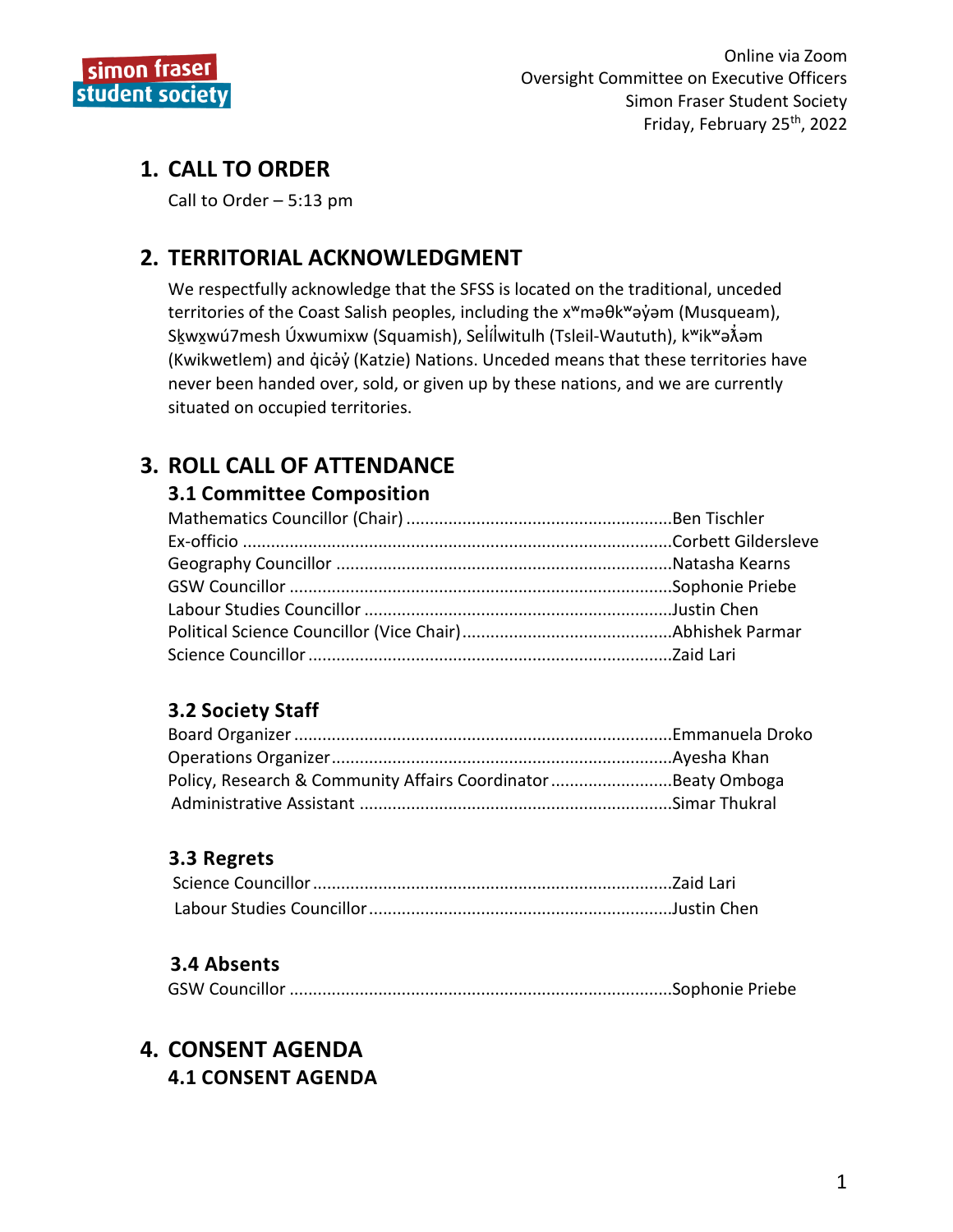

Be it resolved to adopt the consent agenda by unanimous consent.

#### **CARRIED UNANIMOUSLY**

## **4.1.1. MATTERS ARISING FROM THE MINUTES- Oversight Committee on Executive Officers Minutes-MOTION OCEO 2022-02- 25:01**

Be it resolved to receive and file the following minutes:

OCEO 2022-02-18

# **5. ADOPTION OF THE AGENDA**

#### **5.1 MOTION OCEO 2022-02-25:02**

#### **Ben/Abhishek**

Be it resolved to adopt the agenda as presented.

#### **CARRIED AS AMENDED**

• Include regrets from Science and Labour Studies Councillor.

## **5.2 RATIFICATION OF REGRETS FROM SCIENCE COUNCILLOR- MOTION OCEO 2022-02-25:03**

Be it resolved to ratify regrets from Zaid Lari for the February 25<sup>th</sup>, 2022 OCEO meeting due to previous commitments.

## **5.3 RATIFICATION OF REGRETS FROM LABOUR STUDIES COUNCILLOR- MOTION OCEO 2022-02-25:04**

Be it resolved to ratify regrets from Justin Chen for the February 25<sup>th</sup>, 2022 OCEO meeting due to previous commitments.

## **6. NEW BUSINESS**

## **7. DISCUSSION ITEMS**

#### **7.1 Executive Committee Work Reports**

**SUBMITTED BY:** Mathematics Councillor (Chair) "Ben Tischler"

Corbett explained that a number of us have been focusing to